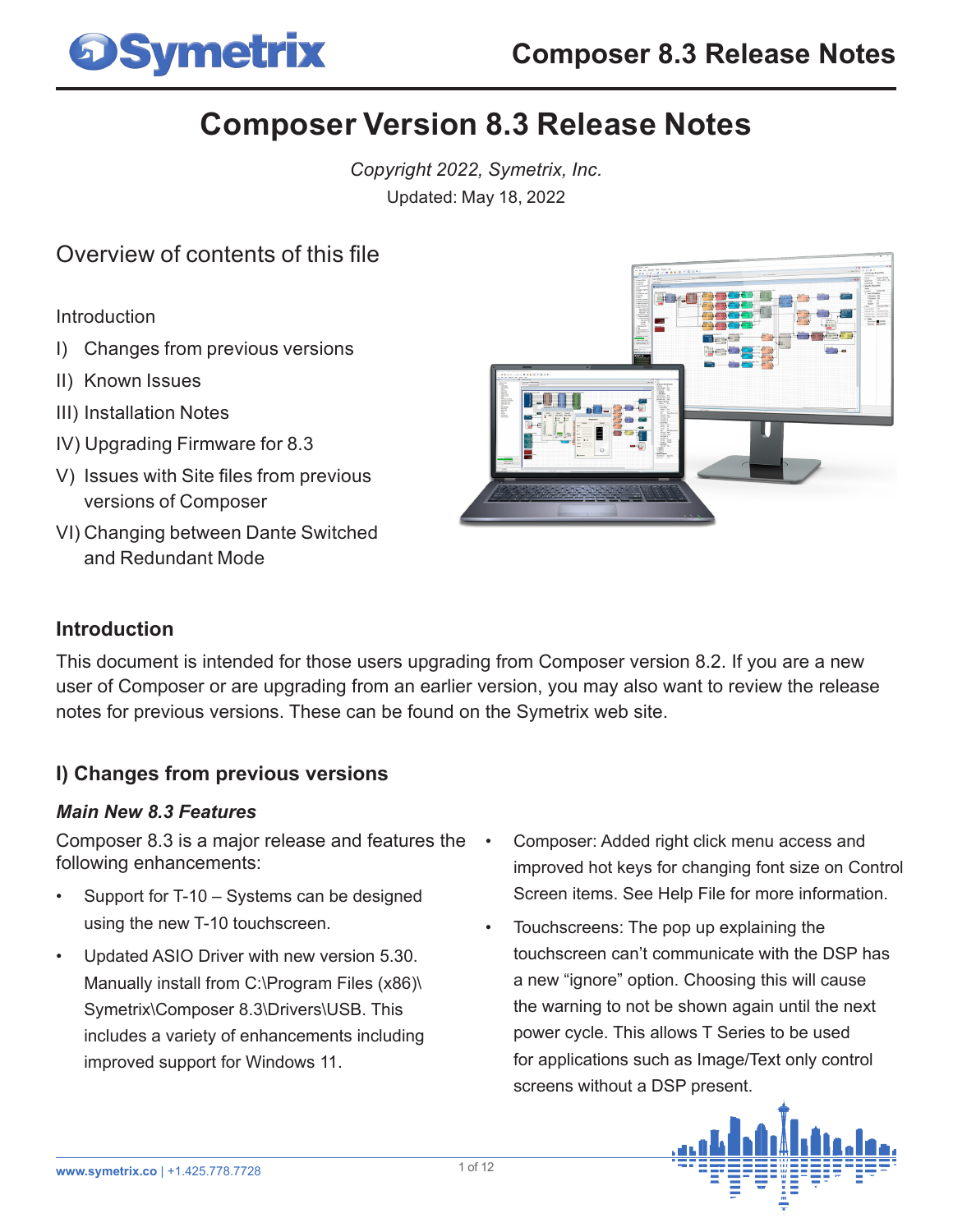# **Symetrix**

## *8.3 Fixes and Improvements*

The following issues have been resolved or improved in Composer 8.3:

- Composer: Added more specific error messages for hardware mismatch.
- Composer: Added multicast icon to manually created AES67 busses.
- Composer: Adding an xIO Bluetooth RCA-3.5 automatically created a Dante Network bus with incorrect naming preventing it from functioning properly in some cases.
- Composer: Deleting events from the Event Scheduler was not always consistent or functional.
- Composer: If a graphics file was lost from customized control screen control, Composer would fail to export to SymVue.
- Composer: Remote Terminal dialog box sizing prevented entry of custom port numbers.
- Composer: Some of the Help > Support items were out of date.
- Composer: Subscriptions were not created for AES67 when manually entering network name.
- Composer: The Card Slot configuration was not properly shown for Radius AEC and Radius EX 12x8
- Composer: The right side of Remote Terminal was not shown properly.
- Composer: Very long Intelligent Modules label data could be truncated in some cases. A new Intelligent Module Label Property has been added called "Extra Long Text Enabled". See Help File for more information.
- Composer: xIO Bluetooth setting "Connection Mode" was incorrectly named; it is now "Pairing Mode".
- Control Server: Editing a numeric caused it to be unresponsive to subsequent linked parameter changes
- Control Server: Renaming a font file to include a '\$', '(' or ')' caused incorrect behavior. This character is now prevented.
- Control Server: Upgrading directly from 7.0 to 8.2.0.8 could cause the update to fail.
- Radius NX: External logic for recording and playback modules would not always work.
- Radius NX: Playback modules would not always start right after a push.
- Radius NX: Record modules would not always start right after a push.
- SymVue: Sometimes buttons could appear latched in the wrong position for a few seconds.
- Touchscreens and Control Server: Control screen labels with date/time characters enabled but no special characters were not shown.
- Touchscreens and Control Server: Custom Knob Wiper Color were not being applied.
- Touchscreens and Control Server: Faders configured to show Zero Point only did not look correct.
- Touchscreens and Control Server: HTTP images were not properly shown on control screens.
- Touchscreens and Control Server: Knob Tick Marks were displayed in the wrong position for some control types.
- Touchscreens and Control Server: Knobs with logarithmic scales were not distributed properly around the knob.

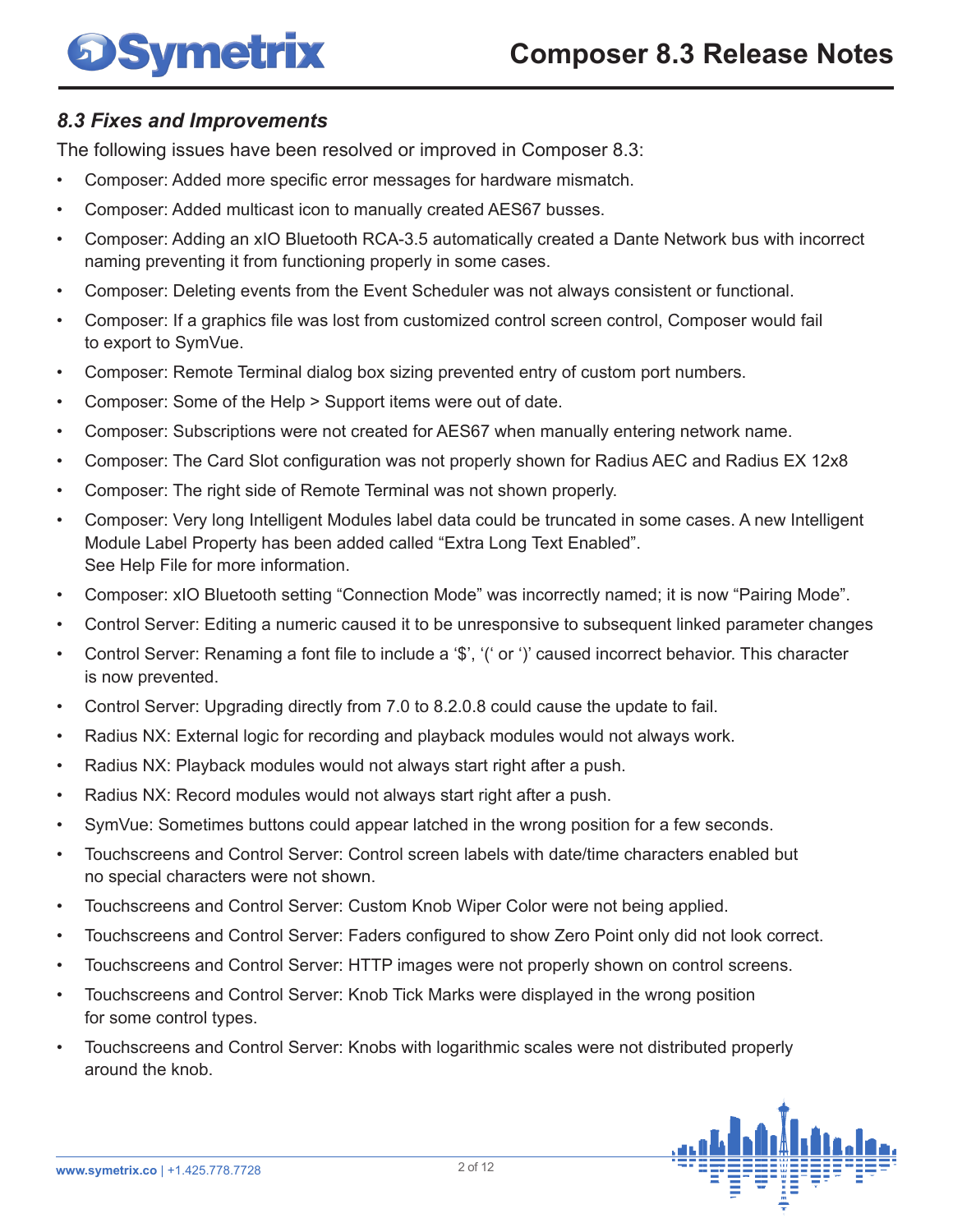- Touchscreens and Control Server: Pan Knob tick marks were not displayed correctly
- Touchscreens and Control Server: Sometimes the "This unit is being pushed to" message got stuck and never cleared.
- Touchscreens and Control Server: The number of Knob Tick Marks was not always correct and did not always match the number shown in Composer
- Touchscreens and Control Server: Time and Date Character %c format did not match Composer or SymVue for Windows
- Touchscreens and Control Server: Touching multiple Momentary buttons at once caused buttons to latch
- Touchscreens and Control Server: Zero Point only setting for faders was sometimes applied when it shouldn't be
- xIn12 xOut12: Meter ballistics were sluggish in the Intelligent Module
- xIn12 xOut12: Meters didn't work when using the non-Intelligent Module configuration screen
- xIO Bluetooth RCA-3.5: Rx channel 4 default name had an extra space
- Additions and Improvements to Help File

**Symetrix** 

Other minor fixes and improvements

#### **II) Known Issues**

#### *Issues related to VoIP*

- 1. If a speed dial number is selected as the transfer target, the transfer will complete immediately as a blind transfer.
- 2. Pushing a Composer site file to the device generates a VoIP card log message saying that the location is USA, even if it isn't. This log message is harmless.
- 3. When a local conference on a line is active and DTMF digits are pressed locally, the DTMF signals are sent only to the call appearance that most recently joined the conference. When establishing a conference using two call appearances, if it is important for one call appearance to receive DTMF digits (e.g., a conference bridge) then add that call appearance last.
- 4. There may be log messages in the VoIP card Telnet session that are categorized as ERR (error) but do not indicate real errors.
- 5. If a local conference is using the two call appearances on line 2 and the call on the first appearance is ended by pressing that Call/End button, the call on the second appearance is put on hold. Press the appearance 2 Call/End or Hold button to resume this call leg.
- 6. If the DTMF Relay type is changed to SIP INFO (default value is 'Out of Band'), the SIP INFO messages are sent using the configured Transport Type for the line instead of the transport type used for a SIP dialog session for a call, if that is different.

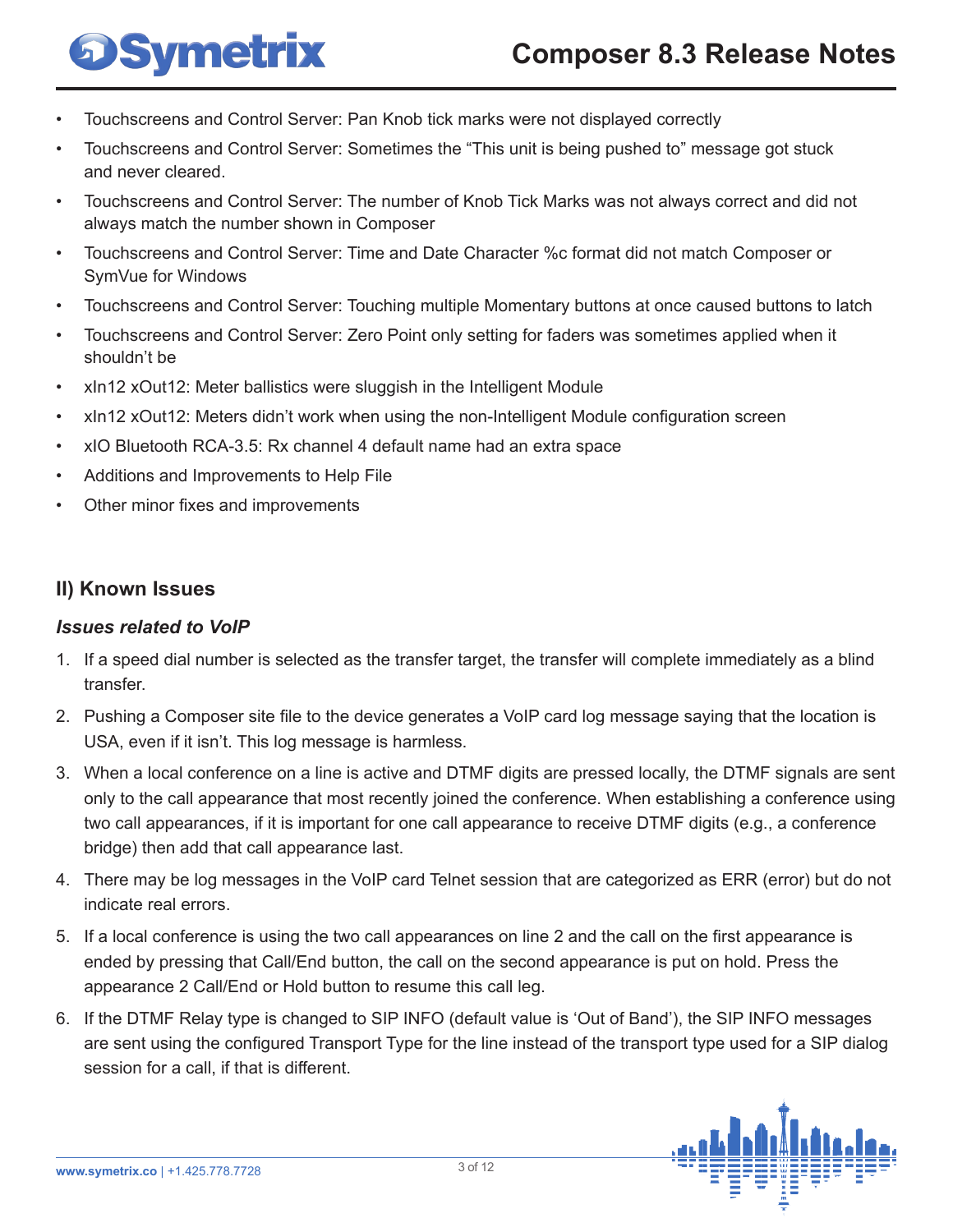# **DSymetrix**

- 7. If the default DTMF Relay type of 'Out of Band' is used, and the DTMF On Time setting is increased from the default value of 150ms, then rapid digit presses can result in dropped digits in the transmitted stream.
- 8. When the Country parameter is set to Australia, the "ringback" and "busy" call progress tones played in the local room differ from the expected tones for that country. When the Country parameter is set to Germany, the "ringback" and "reorder" call progress tones played in the local room differ from the expected tones. When the Country parameter is set to the UK, the "reorder" call progress tone differs from the expected tone. This does not affect any call signaling, it only affects the locally generated sound effects that are played into the local room.
- 9. If the Auto-answer feature is enabled via the Web Admin Page and there is an active call on one call appearance, this call is not placed on Hold when the second call is received on the other call appearance and automatically answered. The original call remains active with 2-way audio and the second call has no audio. For conference room applications Symetrix recommends leaving Auto Answer turned off.
- 10. If the Auto-answer feature is enabled via the Web Admin Page and a call is manually answered and placed on hold within the Auto-answer time window, i.e., before the call is auto-answered, then this held call is resumed automatically.
- 11. If the Reset Web Admin Password button is pressed to set the Web Admin password back to its default value, the setting is not immediately saved. If the system is rebooted it will boot up with the old password. To work around this, modify a setting in the Web Admin to force files to be saved to flash memory after resetting the password.
- 12. A consultative transfer performed by the remote party who called Line 1 of the VoIP card to Line 2 of the same VoIP card will not transfer the call and the initial call will be dropped.
- 13. The VoIP card can indicate that it has registered successfully before the Line 1 or Line 2 "Server Address" field is populated. However, this field is required to place and receive calls.
- 14. The Blind Transfer function where the user completes the transfer without waiting for ringback or an answer from the transfer target is in fact handled similarly to a semi-attended transfer. If the transfer target does not answer the call, the transferee remains on hold.
- 15. A non-standard port number cannot be specified in a direct URI dial string, for example when dialing 1001@10.4.0.156:8325 the destination port of 5060 is used instead of 8325.
- 16. In rare cases, the HTML files used by the Web Admin may not load. Should this happen, refresh the browser to view the Web Admin.
- 17. If the DTMF Relay type is changed to 'In Band' (default value is 'Out of Band'), the duration of transmitted DTMF tones does not match the configured 'DTMF On Time' parameter in the Web Admin when the G.722 codec is used for a call. The actual duration is shorter so the configured duration may need to be increased to work with certain far ends.
- 18. If a firmware upgrade is performed and later a VoIP card is added or swapped, the VoIP card may not contain the correct web admin files. After adding or swapping the VoIP card, a manual firmware upgrade for that unit should be performed.

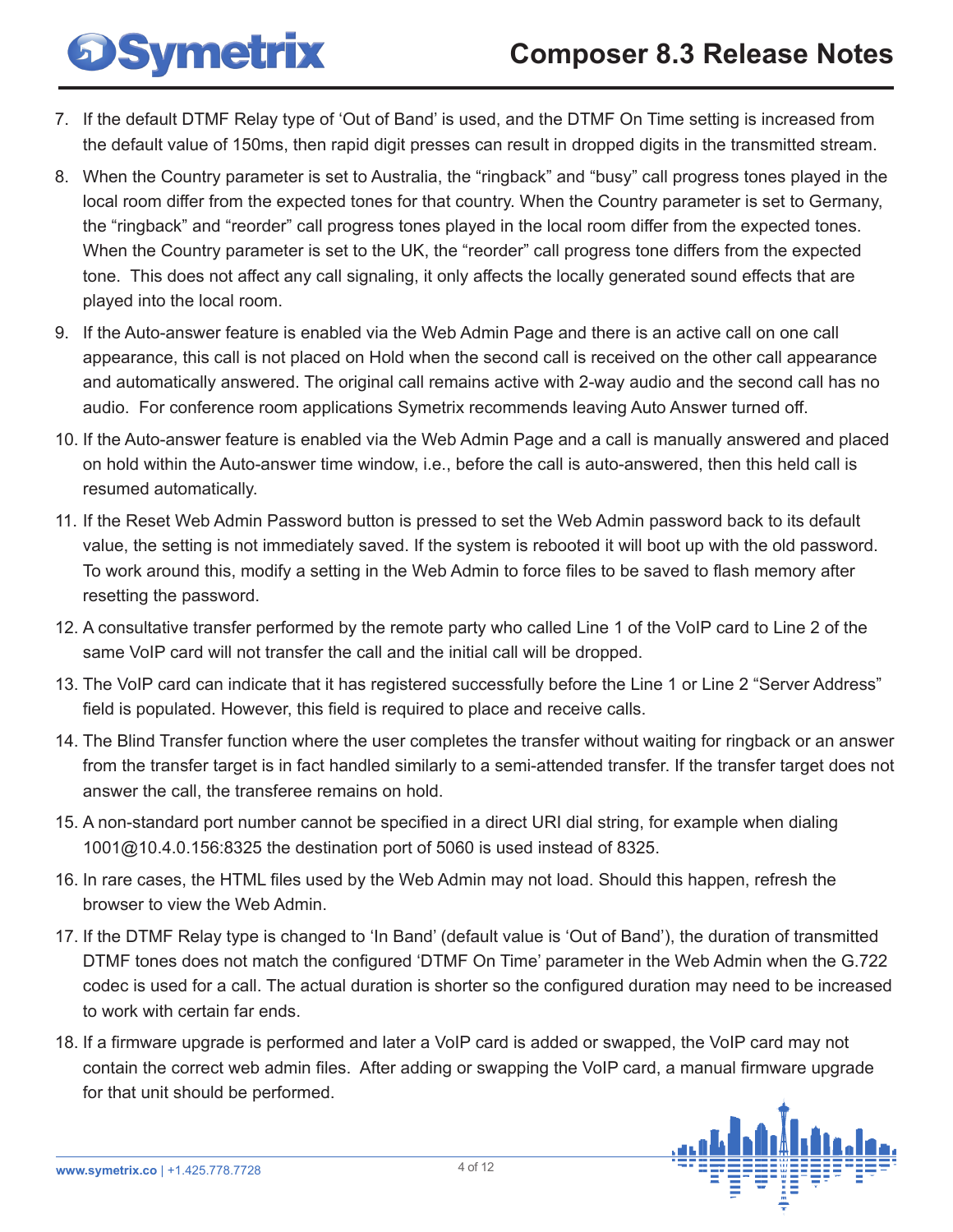# **Symetrix**

## *Other Issues*

- 19. T-5 and T-5 Glass cannot be downgraded from 8.3/8.2 to 8.1 or 8.0. Attempting to do so may result in a screen showing only the Symetrix Logo on the T-5. Simply upgrade to 8.2 to restore full operation of the device. If you need to downgrade a T-5 from 8.3/8.2, contact Tech Support for special instructions.
- 20. Units may fail to pass Dante audio when switched vs. redundancy mode is changed. See instructions on how to change this below.
- 21. Composer may fail to locate any devices. In some cases, this may require adjustments to the Windows firewall. Open Windows Firewall > Advanced Settings > Inbound Rules > New Rule. Specify path to Composer81.exe and save rule. Repeat for an Outbound rule. Restart PC.
- 22. Using multiple features that access the external USB drive on Radius NX may compromise performance. Examples include recording, playback, and accessing files via FTP or the Media Manager. Ideally limit the use of these features to one type at a time, or two at most.
- 23. Radius NX USB recordings are limited to 4 GB per file. Longer continuous recordings will be split up.
- 24. Using a low-quality external USB drive for Radius NX recording or playback, may result in poor performance, dropouts, or even a device reset. Only use high quality drives.
- 25. Playlists with non-US characters cannot be edited using the Media Manager. A work-around is to edit them manually using FTP. Similarly, audio files with non-US characters cannot be previewed using the Media Manager.
- 26. When using a preset to mute all devices, Attero Tech and other third party devices may not be muted. Dante transmitters will be muted, so in most cases, they will effectively be muted because they are receiving no audio from Symetrix units.
- 27. When an xIn, xOut, xIO, or third party Dante unit is first attached to the network, it may take up to two minutes to be located by Composer. When it is unplugged, it may still be visible in Composer for up to a minute.
- 28. Some controls in Composer cannot be added to SymVue panels. For a complete list, see the SymVue topic in the Help file.
- 29. Large button matrices in SymVue panels may adversely affect performance.
- 30. Storing the settings of large matrix modules in more than 100 presets may adversely affect performance.
- 31. Multiple instances of SymVue panels containing Shure microphone diagnostics may adversely affect performance. Minimizing the total number of Shure diagnostic controls opened in SymVue is recommended.
- 32. There may be slight discrepancies in displayed frequencies between SymVue panels and their corresponding control screens. For example, in a British EQ frequency display, if the control screen shows 200.000 Hz, the panel shows 200.002 Hz. These rounding discrepancies are visible due to the very high precision shown in EQ frequencies and should be insignificant since they are generally less than 0.002%.

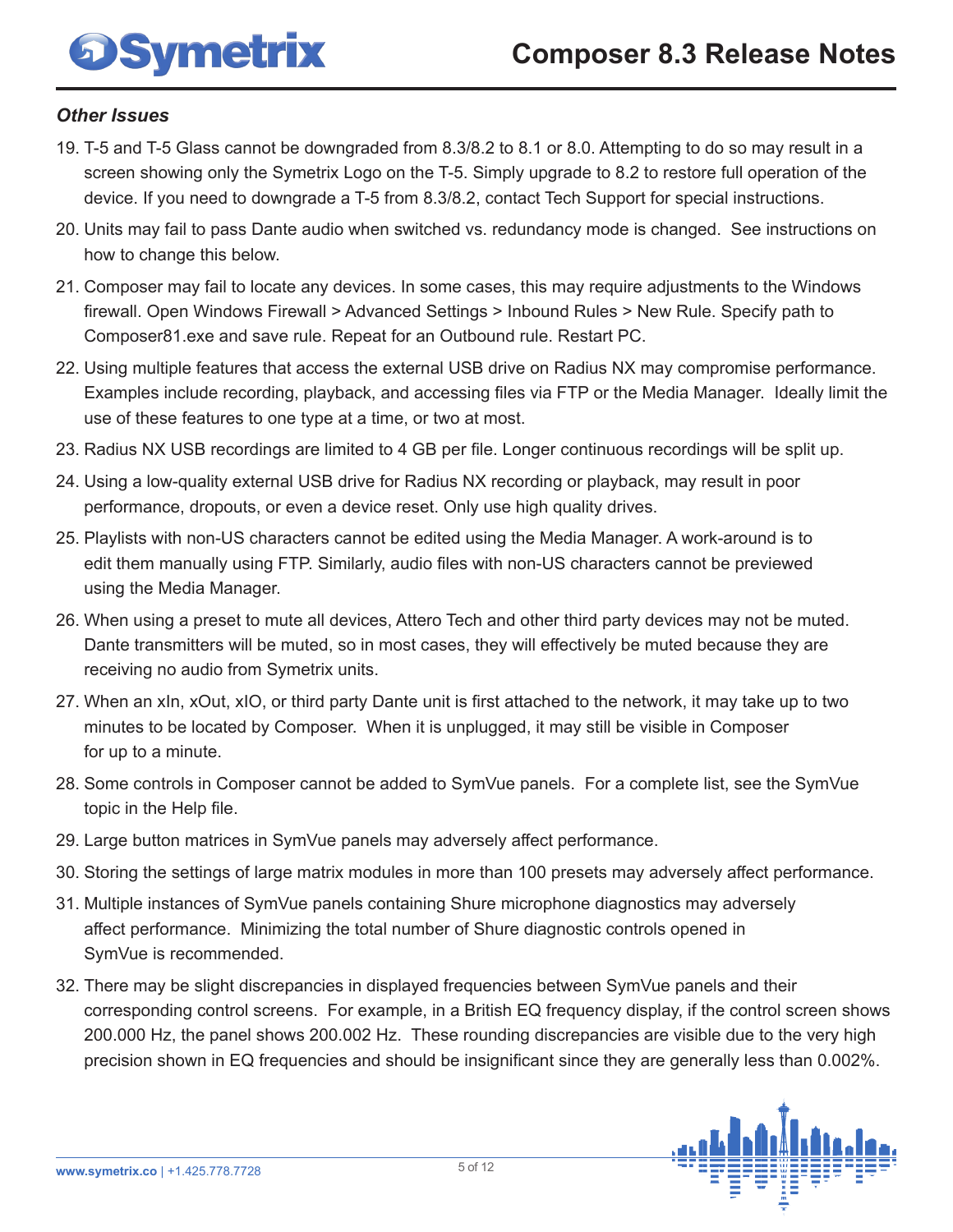- 33. For EQ modules that are switchable between Octaves and Q, the SymVue panel will always display the Q value, even though the label may say "Octaves:". The label is created at the time of export and isn't updated if the mode is changed. For best results, leave any filters in Q mode if they need to be exported to SymVue.
- 34. In control screens with background images, it is difficult to wireframe select controls on top of the image since the wireframe dragging may select and move the image. To work around this, first lock the image via the right-click menu. Then hold down the Alt key when wireframe selecting controls.
- 35. In DTMF Decoder modules, the DTMF Sequences cannot be stored in presets. However, they can be stored in settings files, allowing them to be moved from one module to another.
- 36. If a numeric value box is placed in a control screen without its corresponding fader, it may not update properly. The work-around is to include the fader as well.
- 37. If Dante routing or settings are changed via Audinate's Dante Controller software, loss of functionality may result. Changes made from Dante Controller may be in conflict with those made through Composer. For best results, do not reboot the Dante hardware or change settings using Dante Controller. Use it only as a monitoring and troubleshooting tool.
- 38. A maximum of 80 Dante units are allowed in any system. This includes Symetrix and third party devices. If more than 80 are present, you may not be able to locate certain units.
- 39. In the ARC-WEB dialer, if many speed dials are populated with extremely long strings (thousands of characters total), the dialer may not function. This is unlikely to be an issue with "normal" usage.
- 40. When upgrading the Dante Kernel Firmware for xIO4 devices, the upgrade may report failure when there are large numbers of units on the Dante network. However, the upgrade will actually succeed as verified by the new version number being displayed. To avoid the erroneous message, upgrade each xIO4 unit with only it and a single locating DSP unit on the Dante network.
- 41. Web monitoring may not work properly if certain ad blocker browser extensions are installed. If you are having trouble accessing a unit's web GUI, disable all ad blockers and/or add the unit's IP address to the whitelist.



**DSymetrix**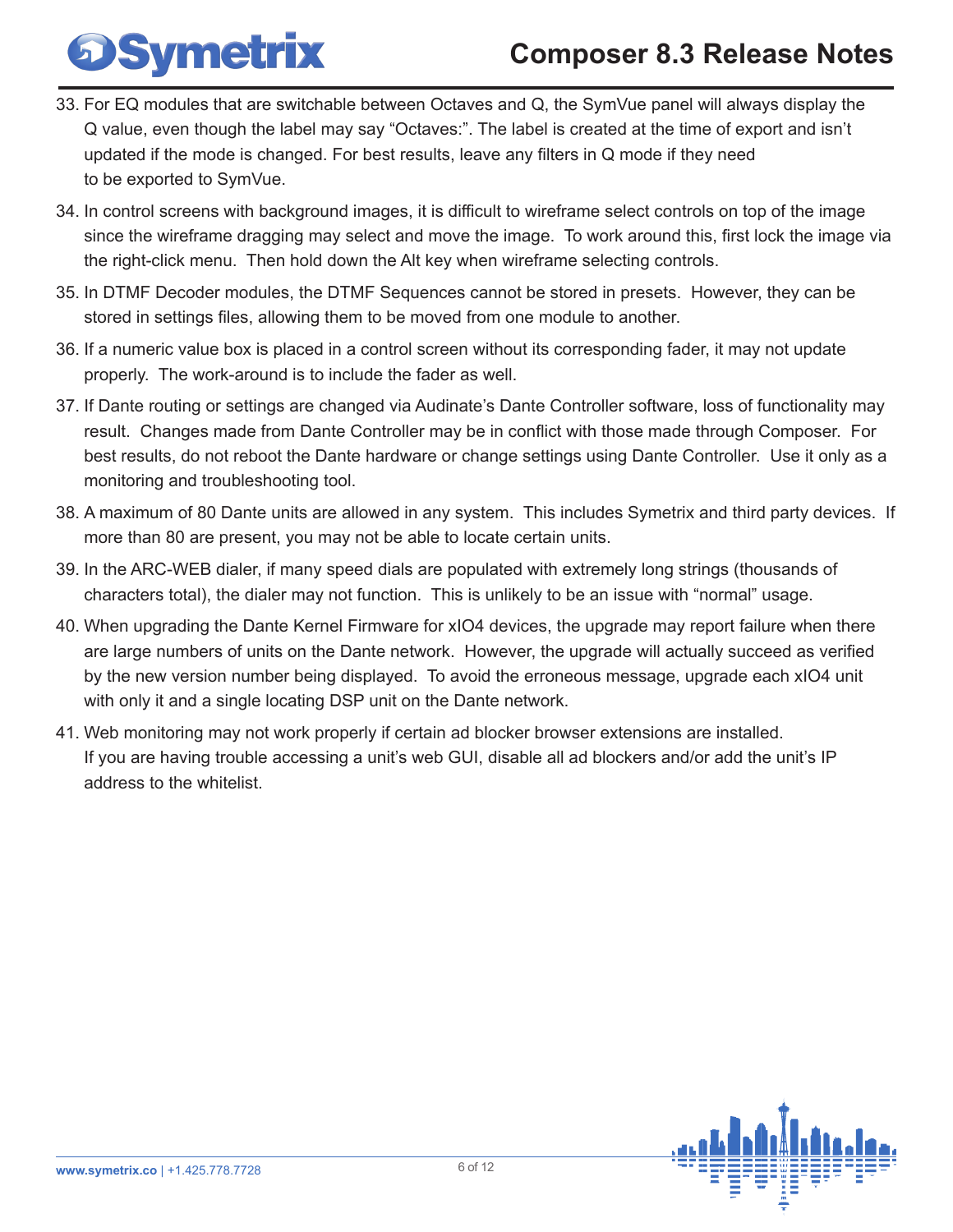# **OSymetrix**

### **III) Installation Notes**

If you are upgrading an existing installation that loads a configuration automatically on start-up, the following procedure is recommended:

- 1. **Make sure you have a copy of the original site file** (.symx file). If it exists on your local drive, skip to step #2. Otherwise, use your previously installed version of Composer and choose **Hardware->System Manager.** Select the hardware that contains an archived site file and press "Go On-line (Pull from Unit). Follow the prompts to save the archived file to your local drive. Make a note of its location.
- 2. Turn off the automatic configuration load by going to 'Upgrade Firmware', clicking on 'Erase Memory', selecting *only* 'Stored Site File' and pressing Erase. Repeat for all connected units.
- 3. Upgrade the firmware as described below.
- 4. Re-push your entire site file to the hardware. Open the site file in Composer 8.3 and choose **Hardware- >Go On-line (Push Design to Hardware)** (or press F4).

Following the re-download procedure listed above guarantees that the DSP code running in your hardware is the correct version to work with the new firmware and Composer application code.

Version 8.3 installs to a separate location than from previous versions on your hard drive. Version 8.3 can cohabitate with previous versions of Composer on your PC and will not interfere with their settings. It is important to note, however, that the firmware on the hardware must match the version of Composer that communicates with it. Version 8.3 will only communicate with hardware that is running the firmware released with Version 8.3, etc. If you intend to switch between versions of Composer while using the same hardware, you must remember to change the firmware each time. Composer checks this on download and warns you if a mismatch is detected.

## **IV) Upgrading Firmware for 8.3**

**IMPORTANT:** In order to run Composer version 8.3, the firmware in your hardware devices must be upgraded to the latest version. If you are receiving this software with a new device from the factory, then the firmware versions should already be correct. However, if you are using it with an existing device, then the firmware must be upgraded. (Information about the latest release versions is always available on the Symextrix web site.) When you try to push a design to hardware, the firmware versions will be automatically checked and you will be told if an upgrade is required. The latest firmware is always provided in the Composer installer.

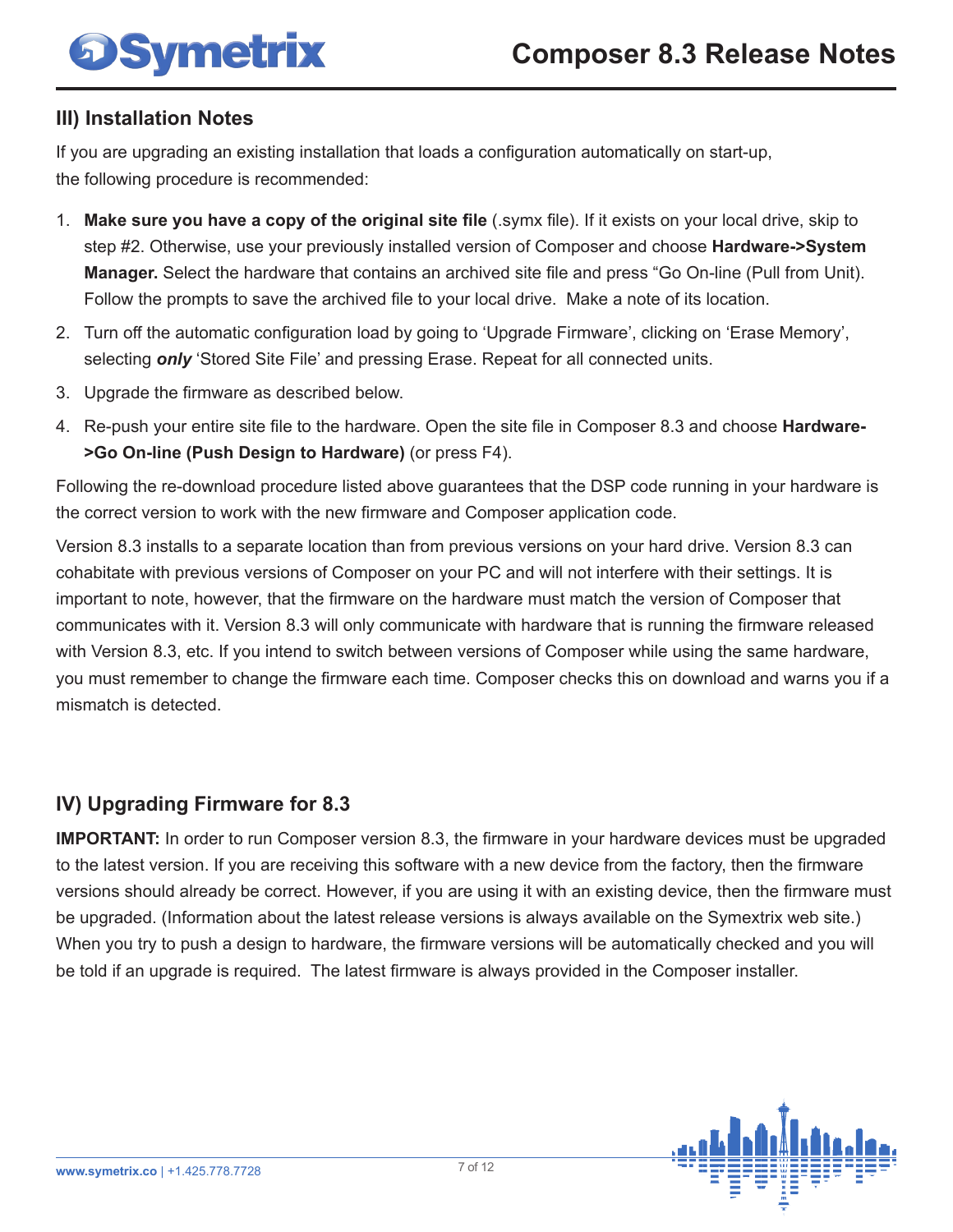#### *Upgrading Firmware using Auto Upgrade*

- 1. Follow the steps under Installation Notes above.
- 2. Install Composer 8.3 using the provided Setup utility. This will copy the necessary firmware files to your hard drive.
- 3. Launch the version of Composer that was just installed.
- 4. Connect your hardware devices as they would be for normal operation. Disconnect or power down all 3rd party audio devices, **especially power amps and speakers**, connected to your device(s) during the upgrade.
- 5. If you already have a site file created with all units to be upgraded in it, open that and skip to step 7. Otherwise create a new site containing all units to be upgraded.
- 6. For each one, locate them on the network using **Hardware->Locate Hardware**.
- 7. Choose **Hardware->Upgrade Firmware**. Press the **Auto Upgrade** button. This will upgrade all units contained in the site.

If you encounter problems with this procedure or want more control over the upgrade process, try the manual operation procedure below.

#### *Upgrading Firmware - manual operation*

- 1. Install Composer 8.3 using the provided Setup utility. This will copy the necessary firmware files to your hard drive.
- 2. Launch the version of Composer that was just installed.
- 3. Connect your hardware devices as they would be for normal operation. Disconnect or power down all 3rd-party audio devices, especially power amps and speakers, connected to your device(s) during the upgrade.
- 4. CChoose Hardware->System Manager. Select the Hardware tab. If necessary, change the Network Search Parameters to discover your unit(s).
- 5. Click the unit to be upgraded and press the **Upgrade Firmware** button.
- 6. Click the **Upgrade** button under Composer Firmware File. An open file dialog will appear allowing you to browse for firmware files. By default it should take you into the C:\Program Files (x86)\Symetrix\Composer 8.3\Upgrade folder. Select the appropriate file and click 'Upgrade'. Close the dialog box.
- 7. If you have more than one device, repeat steps 5-6.

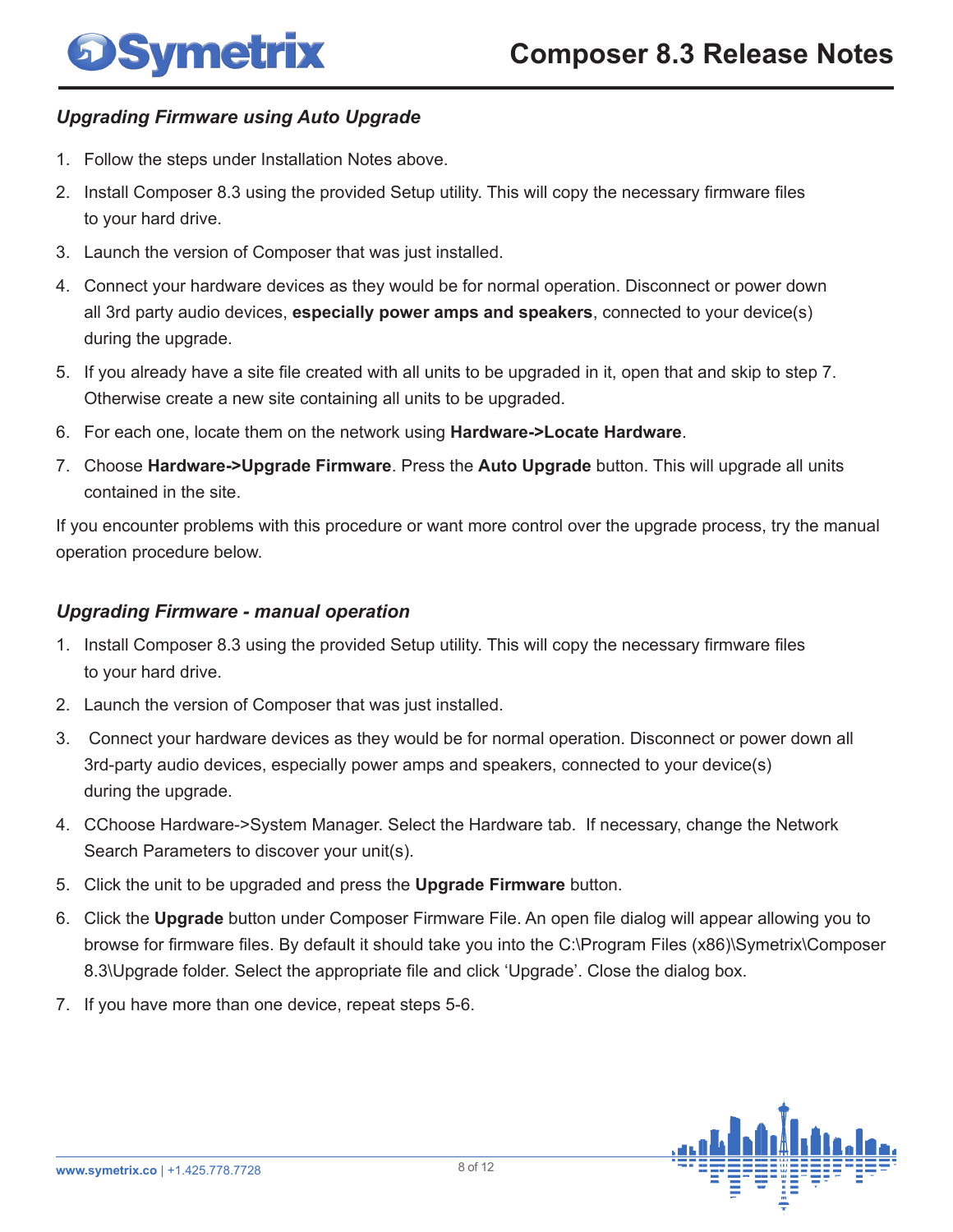# **DSymetrix**

### *Upgrading firmware for xIn 12, xOut 12, xIn 4, xOut 4, or xIO 4x4 devices*

When you try to push a design to hardware, the firmware versions will be automatically checked and you will be told if an upgrade is required. To upgrade xIn/xOut/xIO device firmware, follow these steps.

1. Install Composer 8.3 using the provided Setup utility. This will copy the necessary firmware files

to your hard drive.

- 2. Launch the version of Composer that was just installed.
- 3. Connect your xIn/xOut/xIO devices as they would be for normal operation. Each device must be connected to a Dante network that contains at least one Edge, Radius, or Prism unit. This unit will act as the locating unit for the device to be upgraded.
- 4. If you have a site file that contains the locating unit and the xIn/xOut unit(s), open it and skip to 7.
- 5. Create a new site file and add a locating DSP unit and all units to be upgraded.
- 6. For each device to be upgraded, right click on the unit and select **Locate Hardware**. Find the device in the table, click on it, press **Select Hardware Unit** then **Close**.
- 7. Right click on the xIn/xOut/xIO unit and select **Unit Properties.**
- 8. Press the **Upgrade Firmware**… button. Composer will automatically determine if an upgrade is required for the User or Kernel firmware and choose the appropriate version for that version of Composer. To select a custom version, click the Change Version button and select the kernel or user file to be used for the upgrade. *This should only be done under supervision by tech support.* The filename of the upgrade files will indicate their version. Press the **Upgrade Firmware** button.
- 9. Repeat steps 7-8 for each device to be upgraded.

## *Upgrading RS-485 device firmware*

New releases may include new firmware versions for Symetrix RS-485 devices such as the Modular ARC family and ARC-IIe. To upgrade RS-485 device firmware, follow these steps.

### *Method 1 – using a site file*

- 1. Install Composer 8.3 using the provided Setup utility. This will copy the necessary firmware files to your hard drive.
- 2. Launch the version of Composer that was just installed.
- 3. Connect your RS-485 devices as they would be for normal operation. RS-485 devices must have unique addresses (set by rotary or DIP switches on the units—see the appropriate hardware Quick Start Guide for more information).

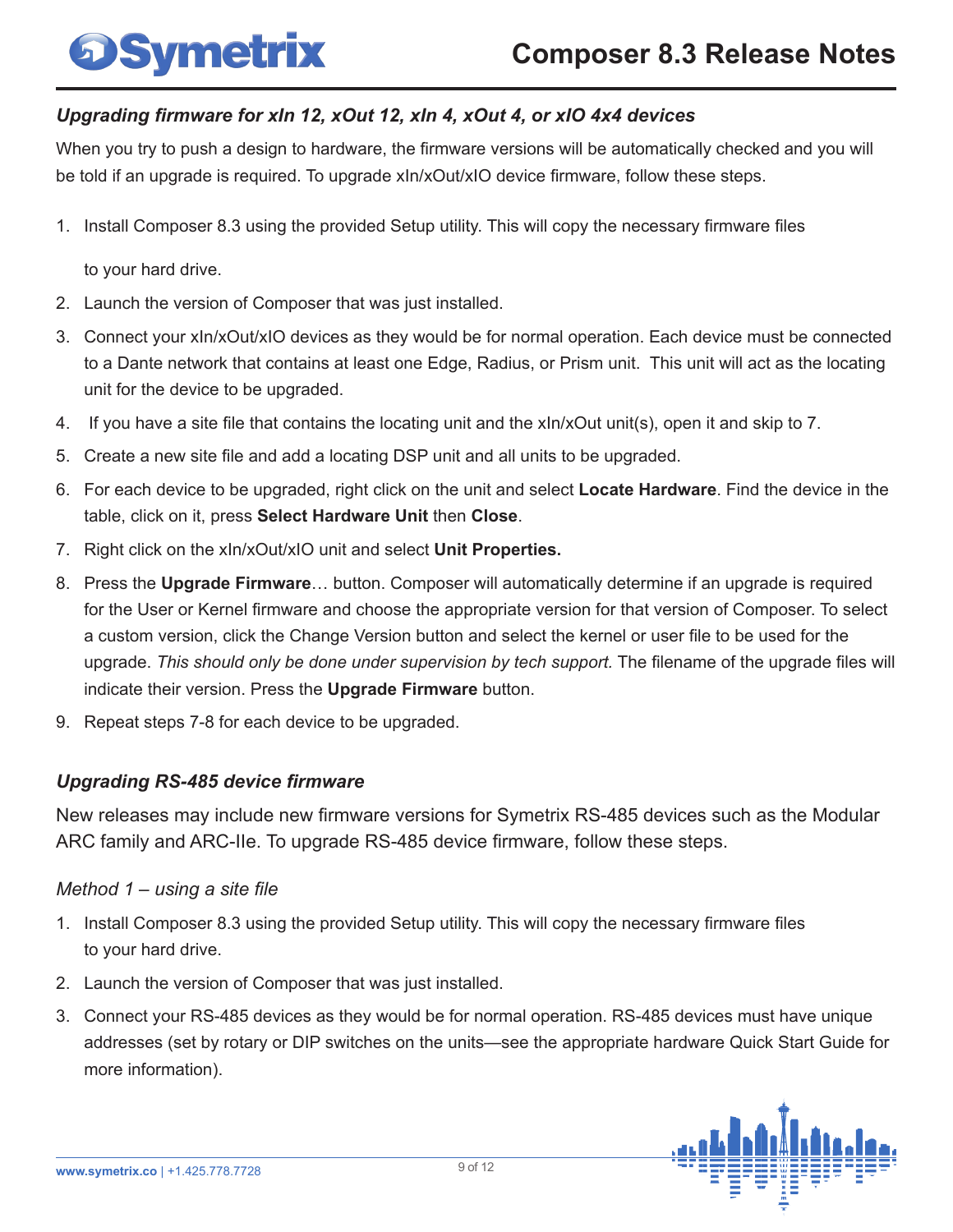# **Symetrix**

# **Composer 8.3 Release Notes**

- 4. If you already have a site file created with all units that have RS-485 devices attached, open that and skip to step 6. Otherwise create a new site containing all units that have RS-485 devices to be upgraded.
- 5. Choose Hardware **Hardware->Upgrade Firmware.**
- 6. Choose the unit that has the RS-485 devices attached and select Upgrade ARCs.
- 7. Select the RS-485 device and press the **Upgrade Firmware** button.
- 8. Choose the appropriate firmware file and press 'Open'.
- 9. Repeat steps 7 and 8 for each RS-485 device connected to that unit. If there are RS-485 devices connected to other units, repeat steps 6-9.

#### *Method 2 – using the System Manager*

- 1. Install Composer 8.3 using the provided Setup utility. This will copy the necessary firmware files to your hard drive.
- 2. Launch the version of Composer that was just installed.
- 3. Connect your RS-485 devices as they would be for normal operation. RS-485 devices must have unique addresses (set by rotary or DIP switches on the units—see the appropriate hardware Quick Start Guide for more information).
- 4. Choose Hardware **Hardware->System Manager**. Select the **Hardware** tab. If necessary, change the Network Search Parameters to discover your unit(s).
- 5. Click the unit that has the RS-485 devices attached and select Properties.
- 6. Select the **RS-485 Remote Control** tab. Select the RS-485 device and press the **Upgrade Firmware** button.
- 7. Choose the appropriate firmware file and press 'Open'.
- 8. Repeat steps 6 and 7 for each RS-485 device connected to that unit. If there are RS-485 devices connected to other units, repeat steps 5-7.

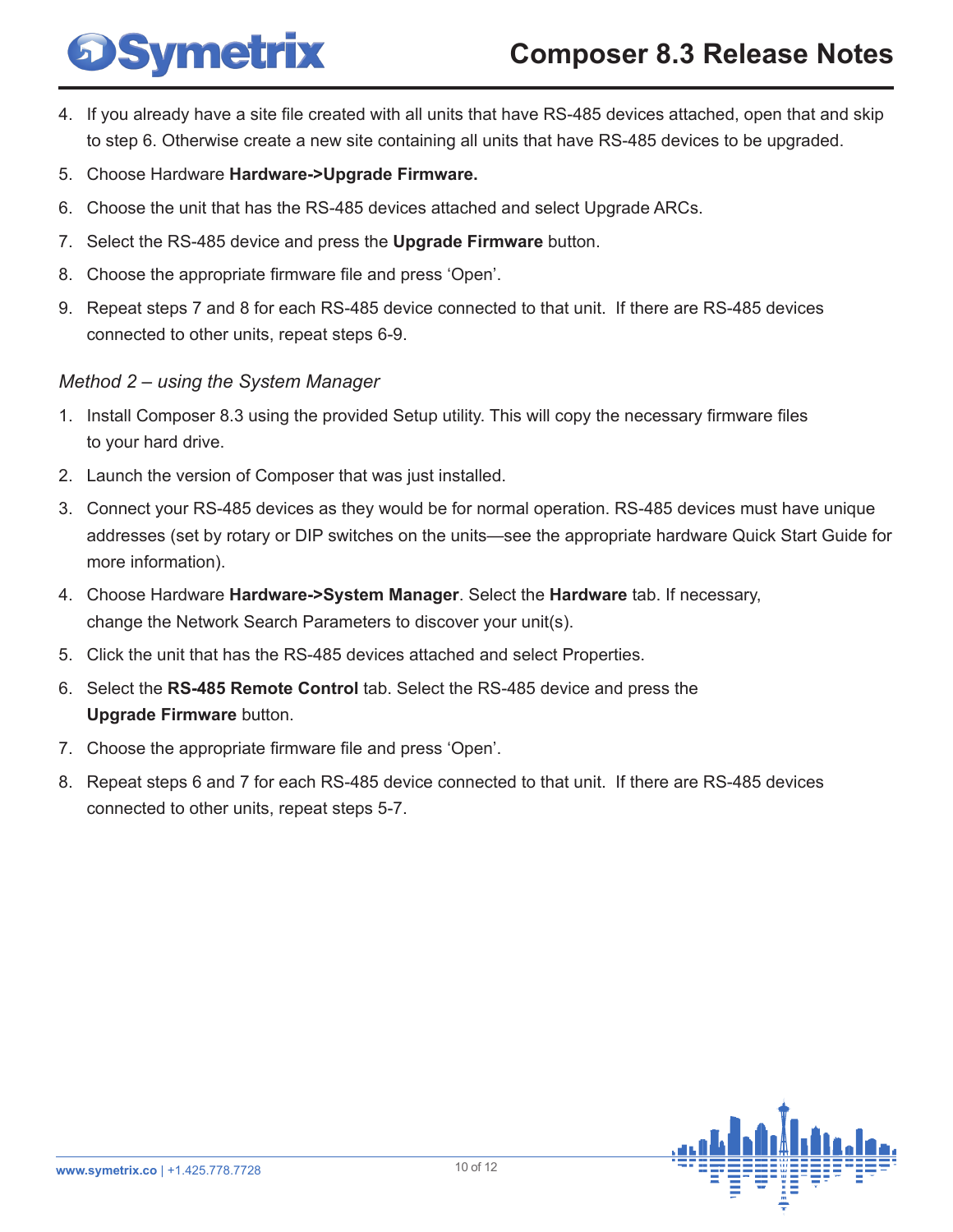# **OSymetrix**

## **V) Issues with Site files from previous versions of Composer**

In version 8.3, the site file (.symx file) format has changed from previous versions. You will be able to open all previous version site files in version 8.3 or later. **However, files saved with version 8.3 may not be readable by previous versions and/or some features may not work properly.**

If you intend to maintain both 8.3 and previous versions on your computer, we recommend the following guidelines to minimize difficulties with file formats:

#### *A. Backup all previous design files.*

It is recommended that you backup your version 8.0 or earlier design files to a secure location before using or installing Version 8.3. Even if all else goes completely wrong, as long as you have those files, there is a way to recreate your old setup. Note that once you save a file with Composer 8.3 and overwrite a file from a previous version, it may no longer be readable in the previous version of Composer.

#### *B. Don't use the same file names for Version 8.3 design files.*

If you are going to maintain both versions of the software on your PC, it is highly recommended that you include something in the file name of all previous version files you save to indicate their version. This way you will be able to tell the files apart if they become co-mingled.

Even if you are not going to maintain both versions, it is a good idea to use this practice at least until all your design files have been converted and you have fully embraced Version 8.3.

#### *C. Choose the default locations when installing software.*

When you install any version of Composer software, allow the installation to go to the default folder. This ensures that multiple versions will not interfere with each other.

### *D. Do not use version 8.3 software with previous versions of firmware or previous versions of software with version 8.3 firmware.*

*The versions of software and firmware must match!* The only operation you should do that accesses hardware with mismatched software and firmware is to upgrade to the correct firmware. Upgrading is generally possible regardless of the firmware mismatch. If this is not the case, the release notes will make a point of mentioning this.